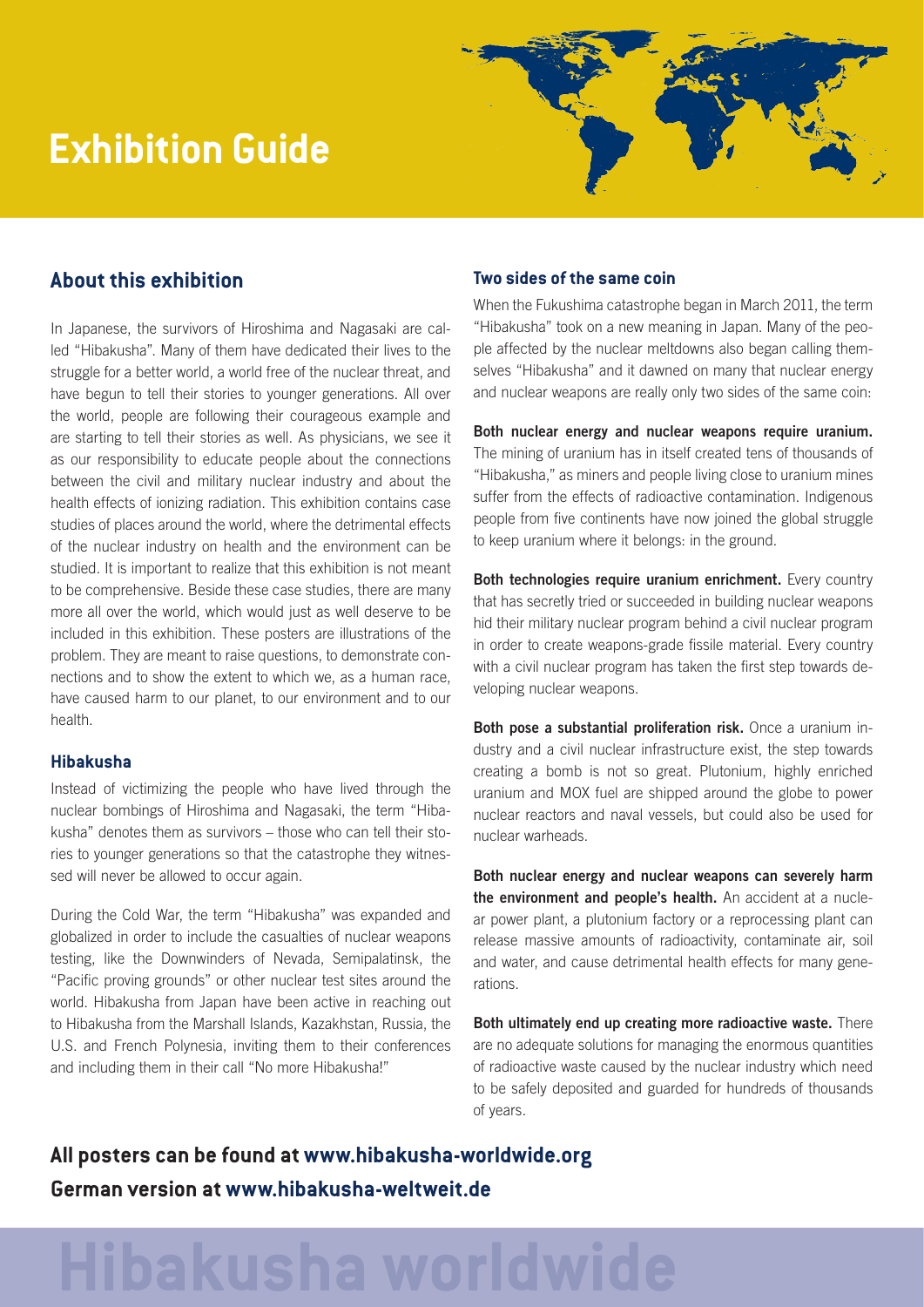# **How to organize the exhibition**



If you want to organize an event for the opening of the exhibition, we can provide you with a slide presentation on the "nuclear chain" and brochures on parts of the nuclear chain (such as "Uranium mining" and "Depleted Uranium"). We also have posters advertising the exhibition, which you can personalize according to your requirements.

#### **How to order the exhibition**

If you would like to order the printed poster exhibition to display it in a non-profit setting, please let us know the following details:

- Name and contact information of the person responsible
- Organisation or affiliation with IPPNW
- Address to which the exhibition is to be sent
- Intended place, date and venue of the poster exhibition

## **Technical Details**

#### **How much space do you need?**

The posters are in A1 format (59.4 x 84.1 cm or  $23.4 \times 33.1$ ) in). The World Map is 3 x 1.5 m (9.8 x 4.9 ft). The posters and the map are made of durable white tarpaulin and have eyelets for hanging. On smooth surfaces, power strips can also be used to hang. For each poster, you should plan about 70-80 cm (27-31 in) width, if you want to leave space on both sides.

#### **Availability**

The poster exhibition can be ordered from the IPPNW Central Office for a fee of 25 USD plus shipping and handling within Europe. The cost of shipping outside of Europe may be prohibitive for many organisations it would therefore make more sense to print the posters oneself (see next paragraph.) Important note: As there is currently only one printed version of the exhibition, it may not always be possible to fulfill all requests. Please make sure to contact us early enough and give us a range of options as to the time-frame of the proposed exhibition.

#### **Do-it-yourself**

You could also print the posters yourself. We recommend printing them at least in A3 format for a legible font size. Please ask us for the link where you can download all posters as PDF-Files. This is potentially cheaper and less of a hassle for you.

#### **Instructions for handling**

While the material is rather durable, we ask that the following precautions are taken during transport and use of the posters:

When lying on the ground, the posters should be placed with the text facing up to prevent scratching the ink off.

Please do not step or slide over the posters with shoes.

Make sure that the posters stay dry and avoid any contact to acids, turpentine or other solvents

Never punch or nail holes in any of the posters. In order to hang them up, please use easy to remove two-sided adhesive or velcro tapes or the metal rings in each poster. Make sure to remove all sticky material after taking the posters down to prevent damaging them.

Always store or transport the posters nearly rolled up, back-toback, and secured.

Avoid any folds, creases or scratches to the posters

If a poster is damaged or lost, please inform the IPPNW Central Office, so that a replacement can be printed. One poster costs around 18,50 USD (15 EUR) in printing costs.